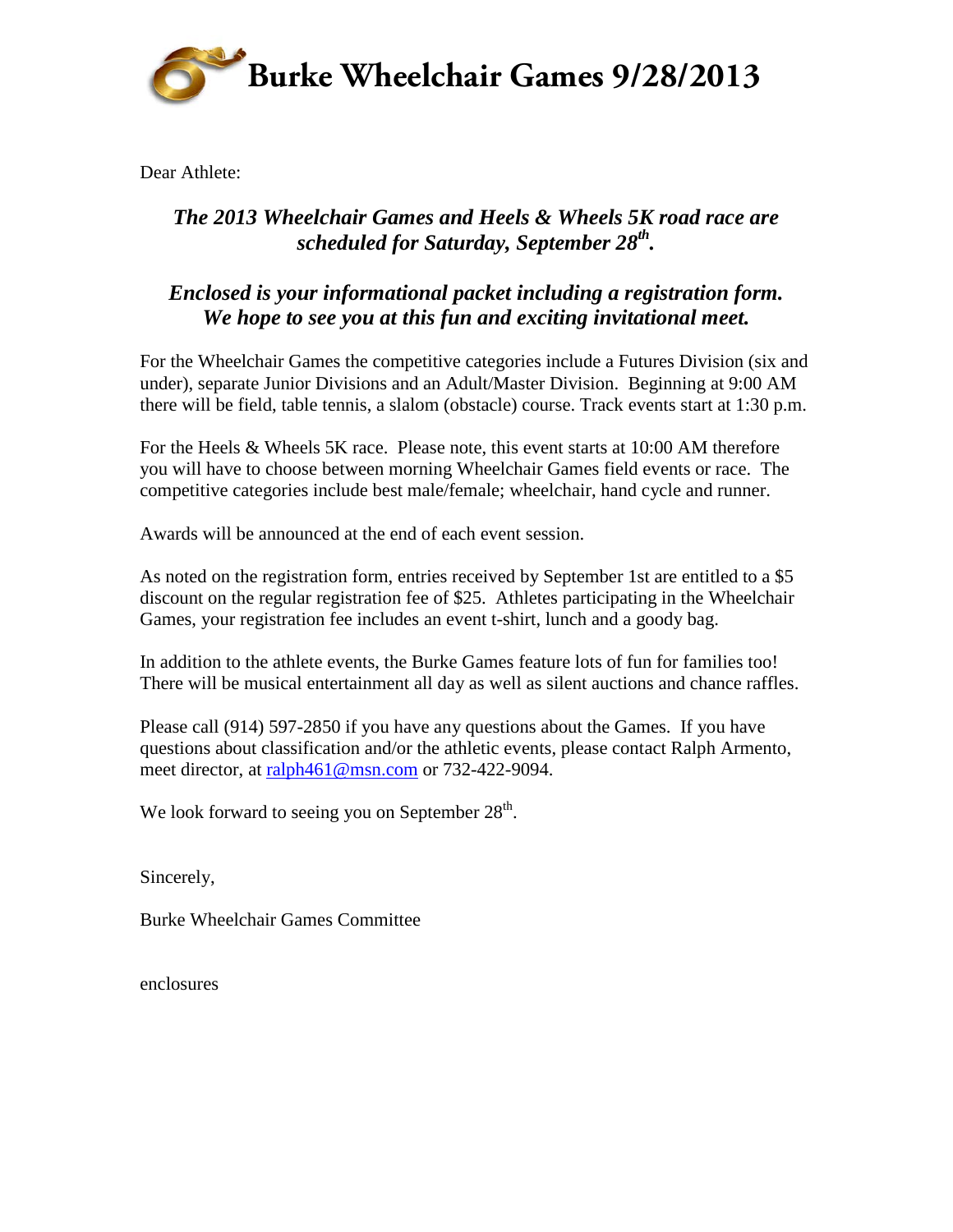

#### **INSTRUCTIONS FOR COMPLETING THE REGISTRATION FORM**

- 1. Please note that there are *four* registration forms for:
	- Adult and Master Athletes (ages 23 and up) ALL CLASSES
	- Junior Athletes in classes 11-13, 20, 40, 41-46 (amputees) and 51-58 (wheelchair classes) This is JUNIOR FORM A
	- Junior Athletes in classes 31-38 only (athletes with CP) THIS IS JUNIOR FORM B
	- Heels & Wheels 5K form
- 2. In addition to the registration form, you must complete, sign and submit the Release of Liability and Permission to Photograph/Video Section.
- 3. There is a maximum of three field events allowed for each athlete.
- 4. With regard to track events, individuals in power chairs are limited to the 60 and 100 meter races. In addition, power chairs can be used *only* by the T31 and T51 classes.
- 5. If you sign up for road race, table tennis and/or field event(s), please be advised that these events run concurrently. We will make every effort to accommodate you however you will be more likely be asked to choose an event preference
- 6. The appropriate registration form, fees and release of liability **must be postmarked** *no later than September 13, 2013* and sent to the following:

#### **Burke Wheelchair Games The Burke Rehabilitation Hospital 785 Mamaroneck Avenue White Plains, NY 10605**

- 7. For questions on the *registration form or events***,** please contact Ralph Armento, Meet Director, at ralph461@msn.com or 732-422-9094.
- 8. If you have any other questions, please call (914) 597-2850 and leave a message. We will return your call as soon as possible.
- 9. If you live in Westchester County you may apply for transportation through the Westchester County Office for the Disabled. Contact them directly at: Westchester County Office for the Disabled Attn.: ParaTransit 148 Martine Avenue, Room 102 White Plains, NY 10601 Tel: (914) 995-2960
- 10. We reserve the right to cancel any event due to lack of participation.
- 11. The athlete registration fee is \$25 and includes lunch. Register by September 1, 2013 and save \$5. Scholarships are available for those in need.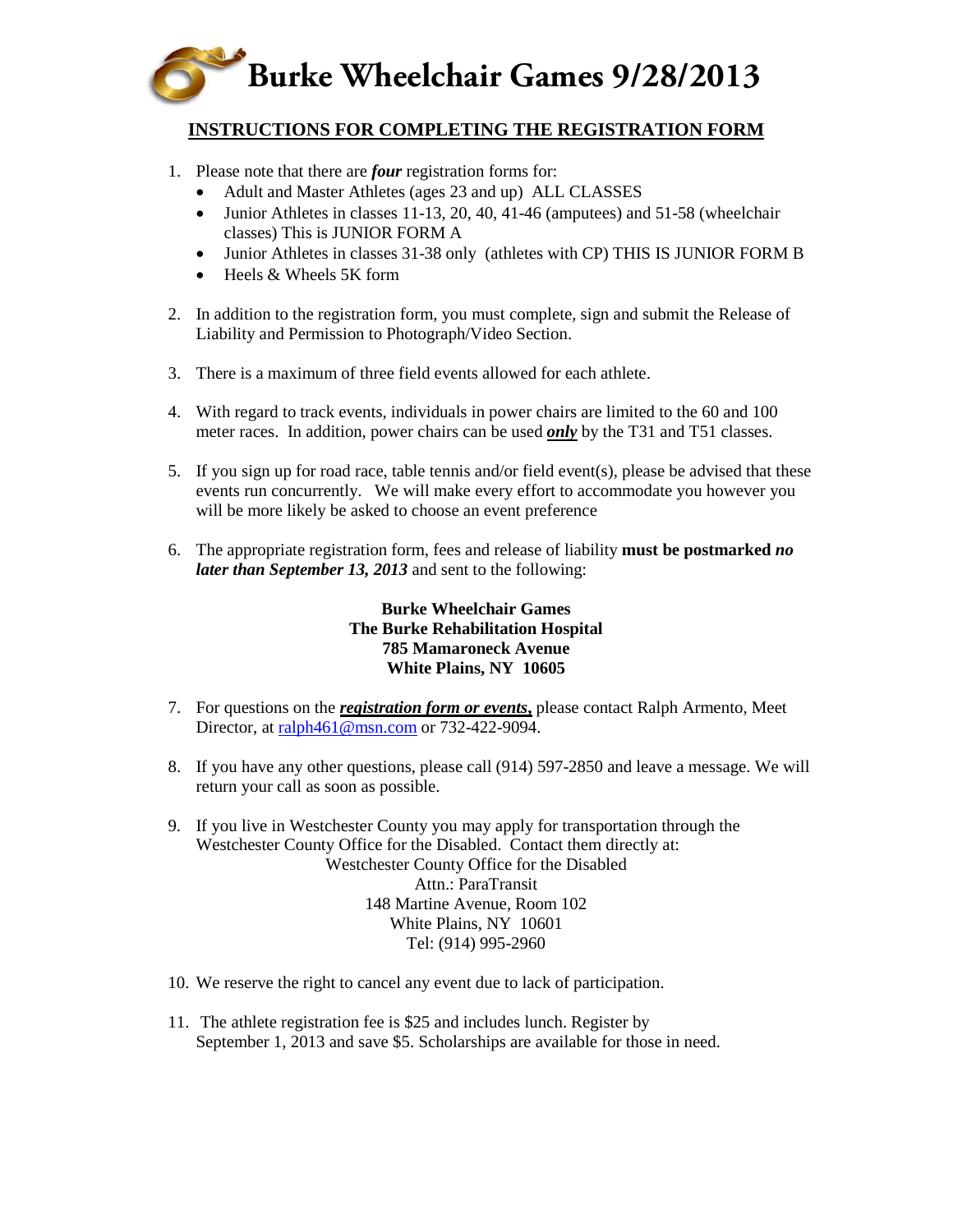

# **Burke Wheelchair Games 9/28/2013**

# **ADULT ATHLETE REGISTRATION FORM**

\*\*Registration Deadline: September 13, 2013\*\*

|                                                                                                                                                     |           |    |    |             |    |    |     |    |    |    |    |    | Independent $\Box$ |         |                             |
|-----------------------------------------------------------------------------------------------------------------------------------------------------|-----------|----|----|-------------|----|----|-----|----|----|----|----|----|--------------------|---------|-----------------------------|
|                                                                                                                                                     |           |    |    |             |    |    |     |    |    |    |    |    |                    |         |                             |
|                                                                                                                                                     |           |    |    |             |    |    |     |    |    |    |    |    |                    |         |                             |
| T-Shirt size: $\Box$ S $\Box$ M $\Box$ L $\Box$ XL $\Box$ XXL Child: $\Box$ M                                                                       |           |    |    |             |    |    |     |    |    |    |    |    |                    |         |                             |
| Table Tennis Classification TT1-TT13______ Do you use a power chair? $\Box$ yes<br>ENTER AS MANY TRACK EVENTS AS YOU ARE ALLOWED TO COMPETE IN. THE |           |    |    |             |    |    |     |    |    |    |    |    |                    | $\ln 0$ |                             |
| FIELD EVENTS, HOWEVER, ARE LIMITED TO THREE (3) PER ATHLETE                                                                                         |           |    |    |             |    |    |     |    |    |    |    |    |                    |         |                             |
| (For track events, Power Chairs may enter the 60 and 100 meter races only)                                                                          |           |    |    |             |    |    |     |    |    |    |    |    |                    |         |                             |
| <b>Track Events</b>                                                                                                                                 |           |    |    |             |    |    |     |    |    |    |    |    |                    |         |                             |
| <b>Class</b>                                                                                                                                        | $11 - 13$ | 20 | 31 | 32          | 33 | 34 | 35a | 35 | 36 | 37 | 38 |    |                    |         | 40 41-42 43-46 51-54 TRR1-5 |
| 20 Meter Dash                                                                                                                                       |           |    |    |             |    |    |     |    |    |    |    |    |                    |         |                             |
| 60 meter Dash                                                                                                                                       |           |    |    |             |    |    |     |    |    |    |    |    |                    |         |                             |
| 60 meter weave                                                                                                                                      |           |    |    |             |    |    |     |    |    |    |    |    |                    |         |                             |
| l 100 meter                                                                                                                                         |           |    |    |             |    |    |     |    |    |    |    |    |                    |         |                             |
| l200 meter                                                                                                                                          |           |    |    |             |    |    |     |    |    |    |    |    |                    |         |                             |
| l400 meter<br>800 meter                                                                                                                             |           |    |    |             |    |    |     |    |    |    |    |    |                    |         |                             |
| 1500 meter                                                                                                                                          |           |    |    |             |    |    |     |    |    |    |    |    |                    |         | ***                         |
| ** only 46 Male can do the 5000 *** TRR4 & 5 only                                                                                                   |           |    |    |             |    |    |     |    |    |    |    |    |                    |         |                             |
| <b>Field Events</b>                                                                                                                                 |           |    |    |             |    |    |     |    |    |    |    |    |                    |         |                             |
| <b>Class</b>                                                                                                                                        | $11 - 13$ | 20 | 31 | 32          | 33 | 34 | 35  | 36 | 37 | 38 |    |    |                    |         |                             |
| Shotput                                                                                                                                             |           |    |    |             |    |    |     |    |    |    |    |    |                    |         |                             |
| <b>Discus</b>                                                                                                                                       |           |    |    |             |    |    |     |    |    |    |    |    |                    |         |                             |
| Javelin                                                                                                                                             |           |    |    |             |    |    |     |    |    |    |    |    |                    |         |                             |
| Club                                                                                                                                                |           |    |    |             |    |    |     |    |    |    |    |    |                    |         |                             |
|                                                                                                                                                     |           |    |    |             |    |    |     |    |    |    |    |    |                    |         |                             |
| <b>Class</b>                                                                                                                                        | 40        | 41 |    | 42-43 44-46 | 51 | 52 | 53  | 54 | 55 | 56 | 57 | 58 |                    |         |                             |
| Shotput                                                                                                                                             |           |    |    |             |    |    |     |    |    |    |    |    |                    |         |                             |
| <b>Discus</b>                                                                                                                                       |           |    |    |             |    |    |     |    |    |    |    |    |                    |         |                             |
| Javelin                                                                                                                                             |           |    |    |             |    |    |     |    |    |    |    |    |                    |         |                             |
| Club                                                                                                                                                |           |    |    |             |    |    |     |    |    |    |    |    |                    |         |                             |

**TABLE TENNIS (TT1 – TT13) \_\_\_\_\_\_\_\_ SLALOM 5K ROAD RACE**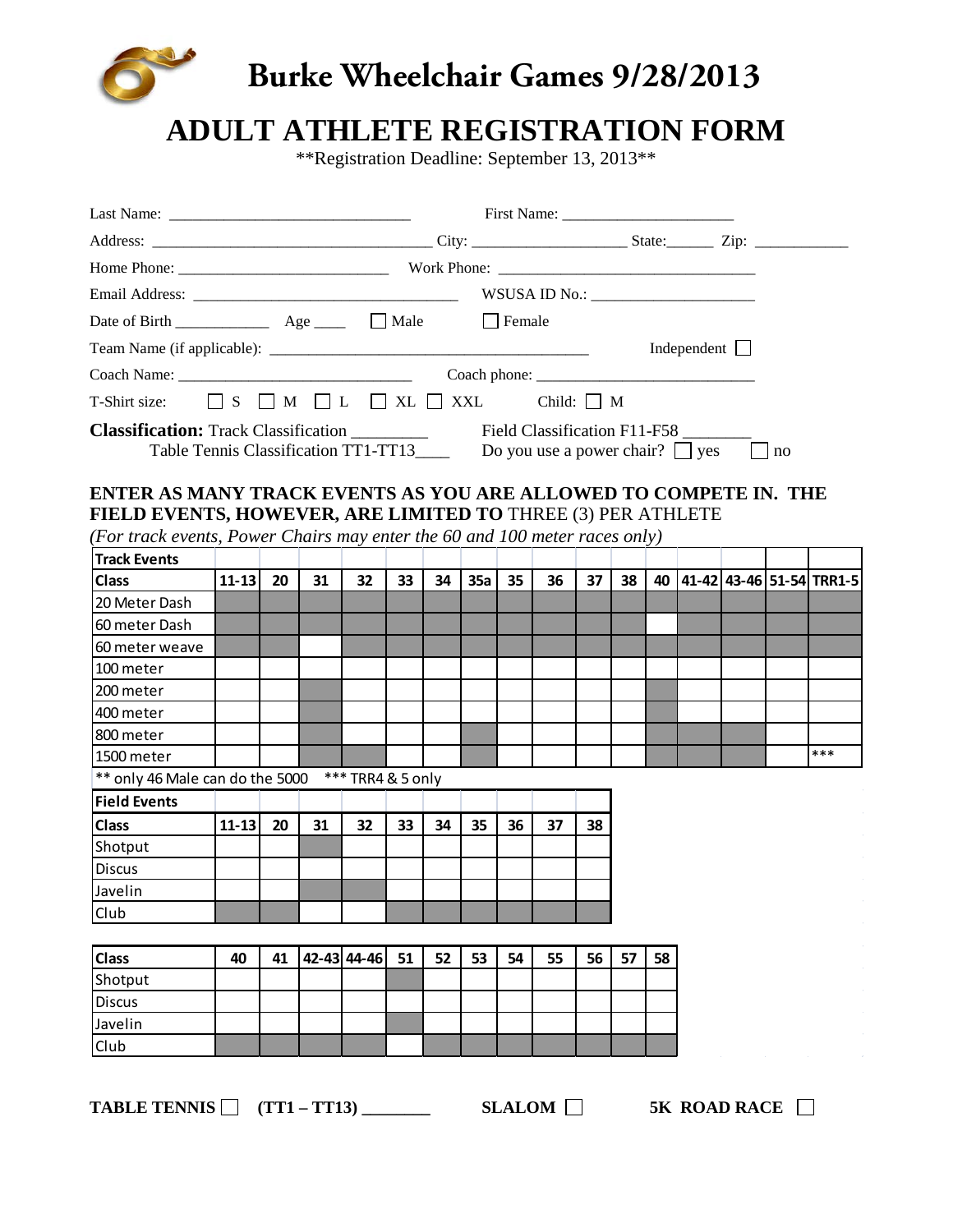

\*\*Registration Deadline: Sept. 13, 2013\*\*

# **JUNIOR ATHLETE REGISTRATION FORM "A" (CLASSES 11-13, 20, 40-58)**

| Last Name: $\frac{1}{\sqrt{1-\frac{1}{2}}}\left\{ \frac{1}{2} + \frac{1}{2} \frac{1}{2} + \frac{1}{2} \frac{1}{2} + \frac{1}{2} \frac{1}{2} + \frac{1}{2} \frac{1}{2} + \frac{1}{2} \frac{1}{2} + \frac{1}{2} \frac{1}{2} + \frac{1}{2} \frac{1}{2} + \frac{1}{2} \frac{1}{2} + \frac{1}{2} \frac{1}{2} + \frac{1}{2} \frac{1}{2} + \frac{1}{2} \frac{1}{2} + \frac{1}{2} \frac{1}{2} + \$                       |                                                                | First Name: WASUSA ID No.                                              |                             |
|------------------------------------------------------------------------------------------------------------------------------------------------------------------------------------------------------------------------------------------------------------------------------------------------------------------------------------------------------------------------------------------------------------------|----------------------------------------------------------------|------------------------------------------------------------------------|-----------------------------|
|                                                                                                                                                                                                                                                                                                                                                                                                                  |                                                                |                                                                        |                             |
| Home Phone: $\frac{1}{\sqrt{1-\frac{1}{2}}}\left\{ \frac{1}{2}, \frac{1}{2}, \frac{1}{2}, \frac{1}{2}, \frac{1}{2}, \frac{1}{2}, \frac{1}{2}, \frac{1}{2}, \frac{1}{2}, \frac{1}{2}, \frac{1}{2}, \frac{1}{2}, \frac{1}{2}, \frac{1}{2}, \frac{1}{2}, \frac{1}{2}, \frac{1}{2}, \frac{1}{2}, \frac{1}{2}, \frac{1}{2}, \frac{1}{2}, \frac{1}{2}, \frac{1}{2}, \frac{1}{2}, \frac{1}{2}, \frac{1}{2}, \frac{1}{2$ | Cell Phone: $\frac{1}{\sqrt{1-\frac{1}{2}} \cdot \frac{1}{2}}$ |                                                                        |                             |
|                                                                                                                                                                                                                                                                                                                                                                                                                  |                                                                |                                                                        |                             |
|                                                                                                                                                                                                                                                                                                                                                                                                                  |                                                                |                                                                        |                             |
| Division: $\Box$ U7(Age under 7)<br>$U16(Ages 14-15)$                                                                                                                                                                                                                                                                                                                                                            | <b>U11</b> (Ages $7 - 10$ ) <b>U14</b> (Ages 11 -13)           | <b>U18</b> (Ages 16-17) $\qquad \qquad \qquad$ <b>U20</b> (Ages 18-19) | U23 (Ages 20-22)<br>$\perp$ |
| Team Name (if applicable):                                                                                                                                                                                                                                                                                                                                                                                       |                                                                | Independent                                                            |                             |
| Coach Name: Name and Solid Coach Name and Solid Coach Name and Solid Coach Name and Solid Coach of the Solid Co<br>$T\text{-}Shift size:$ $\qquad \qquad \qquad$ $\qquad$ $\qquad$ S<br>M<br>$\mathsf{L}$<br>$\perp$                                                                                                                                                                                             | $XXL$ Child: $\Box$ M<br>$\mathsf{I} \mathsf{I}$ XL<br>$\perp$ | $\text{Coach phone:}\n \underline{\hspace{2cm}}$                       |                             |
| Are you using a power chair? Yes $\Box$ No $\Box$ (For track events, power chairs can enter the 60 and 100 meter races only)                                                                                                                                                                                                                                                                                     |                                                                |                                                                        |                             |

**A. TRACK/FIELD EVENTS: Indicate your choice by checking those events you are eligible to compete in (those events** *not* **shaded). Choose up to three field events.**

| <b>Track Events</b> |              |           |      |                  | <b>Classes 11,12,13</b> |            |                            |    |           |                            | Class 20         |               |            |            |              |           |     | Class 40         |            |            |                         | Classes 41-42                                            |      |                                           |                  |          |               |       |    | Classes 43-44                                             |    |                  |                            |            |     |  |  |  |
|---------------------|--------------|-----------|------|------------------|-------------------------|------------|----------------------------|----|-----------|----------------------------|------------------|---------------|------------|------------|--------------|-----------|-----|------------------|------------|------------|-------------------------|----------------------------------------------------------|------|-------------------------------------------|------------------|----------|---------------|-------|----|-----------------------------------------------------------|----|------------------|----------------------------|------------|-----|--|--|--|
| Class/Age Div       | U7           | U11       |      |                  | U14   U16   U18   U20   |            | l uzs                      | U7 | UII       | UM                         | <b>U%</b>        | luis luzo     |            | l uza      | $\mathbf{U}$ | UII       | UM  | U16              |            |            | uns uzo uzo             | <b>UM</b><br>uns luns luzo<br>$\mathbf{U}$<br>UIT<br>U23 |      |                                           |                  |          |               |       |    | <b>U16</b><br>l uis-<br>U14<br>l u20<br>U7<br>l un<br>U23 |    |                  |                            |            |     |  |  |  |
| 20 Meter            |              |           |      |                  |                         |            |                            |    |           |                            |                  |               |            |            |              |           |     |                  |            |            |                         |                                                          |      |                                           |                  |          |               |       |    |                                                           |    |                  |                            |            |     |  |  |  |
| 60 Meter            |              |           |      |                  |                         |            |                            |    |           |                            |                  |               |            |            |              |           |     |                  |            |            |                         |                                                          |      |                                           |                  |          |               |       |    |                                                           |    |                  |                            |            |     |  |  |  |
| 100 Meter           |              |           |      |                  |                         |            |                            |    |           |                            |                  |               |            |            |              |           |     |                  |            |            |                         |                                                          |      |                                           |                  |          |               |       |    |                                                           |    |                  |                            |            |     |  |  |  |
| 200 Meter           |              |           |      |                  |                         |            |                            |    |           |                            |                  |               |            |            |              |           |     |                  |            |            |                         |                                                          |      |                                           |                  |          |               |       |    |                                                           |    |                  |                            |            |     |  |  |  |
| 400 Meter           |              |           |      |                  |                         |            |                            |    |           |                            |                  |               |            |            |              |           |     |                  |            |            |                         |                                                          |      |                                           |                  |          |               |       |    |                                                           |    |                  |                            |            |     |  |  |  |
| 800 Meter           |              |           |      |                  |                         |            |                            |    |           |                            |                  |               |            |            |              |           |     |                  |            |            |                         |                                                          |      |                                           |                  |          |               |       |    |                                                           |    |                  |                            |            |     |  |  |  |
| 1500 Meter          |              |           |      |                  |                         |            |                            |    |           |                            |                  |               |            |            |              |           |     |                  |            |            |                         |                                                          |      |                                           |                  |          |               |       |    |                                                           |    |                  |                            |            |     |  |  |  |
|                     |              |           |      |                  | Classes 45-46           |            |                            |    |           |                            | Class 51         |               |            |            |              |           |     | Class 52         |            |            |                         |                                                          |      |                                           | Class 53         |          |               |       |    |                                                           |    | Class 54         |                            |            |     |  |  |  |
| Class/Age Div       | U7           | U11       | uu l | <b>U16</b>       | U18                     | <b>U20</b> | <b>U23</b>                 | U7 | U11       | $14$                       | U <sub>16</sub>  | <b>u</b> s    | <b>U20</b> | U23        | U7           | UIT       | UM. | U16              | <b>U18</b> | <b>U20</b> | <b>u23</b>              | U7                                                       | U11  | UM                                        | lus lus          |          | <b>U20</b>    | uzs   | U7 | U11                                                       | UM | <b>U16</b>       | <b>U18</b>                 | <b>U20</b> | U23 |  |  |  |
| 60 Meter            |              |           |      |                  |                         |            |                            |    |           |                            |                  |               |            |            |              |           |     |                  |            |            |                         |                                                          |      |                                           |                  |          |               |       |    |                                                           |    |                  |                            |            |     |  |  |  |
| 60 Meter Weave*     |              |           |      |                  |                         |            |                            |    |           |                            |                  |               |            |            |              |           |     |                  |            |            |                         |                                                          |      |                                           |                  |          |               |       |    |                                                           |    |                  |                            |            |     |  |  |  |
| 100 Meter           |              |           |      |                  |                         |            |                            |    |           |                            |                  |               |            |            |              |           |     |                  |            |            |                         |                                                          |      |                                           |                  |          |               |       |    |                                                           |    |                  |                            |            |     |  |  |  |
| 200 Meter           |              |           |      |                  |                         |            |                            |    |           |                            |                  |               |            |            |              |           |     |                  |            |            |                         |                                                          |      |                                           |                  |          |               |       |    |                                                           |    |                  |                            |            |     |  |  |  |
| 400 Meter           |              |           |      |                  |                         |            |                            |    |           |                            |                  |               |            |            |              |           |     |                  |            |            |                         |                                                          |      |                                           |                  |          |               |       |    |                                                           |    |                  |                            |            |     |  |  |  |
| 800 Meter           |              |           |      |                  |                         |            |                            |    |           |                            |                  |               |            |            |              |           |     |                  |            |            |                         |                                                          |      |                                           |                  |          |               |       |    |                                                           |    |                  |                            |            |     |  |  |  |
| 1500 Meter          |              |           |      |                  |                         |            |                            |    |           |                            |                  |               |            |            |              |           |     |                  |            |            |                         |                                                          |      |                                           |                  |          |               |       |    |                                                           |    |                  |                            |            |     |  |  |  |
|                     |              |           |      | <b>Class RR1</b> |                         |            |                            |    |           |                            | <b>Class RR2</b> |               |            |            |              |           |     | <b>Class RR3</b> |            |            |                         |                                                          |      |                                           | <b>Class RR4</b> |          |               |       |    |                                                           |    | <b>Class RR5</b> |                            |            |     |  |  |  |
| Class/Age Div.      |              |           |      |                  |                         |            | U7 U11 U14 U16 U18 U20 U23 |    |           | U7 U11 U14 U16 U18 U20 U23 |                  |               |            |            | U7           |           |     |                  |            |            | U11 U14 U16 U18 U20 U23 |                                                          |      | U7 U11 U14 U16 U18 U20 U23                |                  |          |               |       |    |                                                           |    |                  | U7 U11 U14 U16 U18 U20 U23 |            |     |  |  |  |
| 60 Meter            |              |           |      |                  |                         |            |                            |    |           |                            |                  |               |            |            |              |           |     |                  |            |            |                         |                                                          |      |                                           |                  |          |               |       |    |                                                           |    |                  |                            |            |     |  |  |  |
| 100 Meter           |              |           |      |                  |                         |            |                            |    |           |                            |                  |               |            |            |              |           |     |                  |            |            |                         |                                                          |      |                                           |                  |          |               |       |    |                                                           |    |                  |                            |            |     |  |  |  |
| 200 Meter           |              |           |      |                  |                         |            |                            |    |           |                            |                  |               |            |            |              |           |     |                  |            |            |                         |                                                          |      |                                           |                  |          |               |       |    |                                                           |    |                  |                            |            |     |  |  |  |
| 400 Meter           |              |           |      |                  |                         |            |                            |    |           |                            |                  |               |            |            |              |           |     |                  |            |            |                         |                                                          |      |                                           |                  |          |               |       |    |                                                           |    |                  |                            |            |     |  |  |  |
| 800 Meter           |              |           |      |                  |                         |            |                            |    |           |                            |                  |               |            |            |              |           |     |                  |            |            |                         |                                                          |      |                                           |                  |          |               |       |    |                                                           |    |                  |                            |            |     |  |  |  |
| 1500 Meter          |              |           |      |                  |                         |            |                            |    |           |                            |                  |               |            |            |              |           |     |                  |            |            |                         |                                                          |      |                                           |                  |          |               |       |    |                                                           |    |                  |                            |            |     |  |  |  |
|                     |              |           |      |                  |                         |            |                            |    |           |                            |                  |               |            |            |              |           |     |                  |            |            |                         |                                                          |      |                                           |                  |          |               |       |    |                                                           |    |                  |                            |            |     |  |  |  |
| <b>Field Events</b> |              |           |      |                  | <b>Classes 11,12,13</b> |            |                            |    |           |                            | Class 20         |               |            |            |              |           |     | Class 40         |            |            |                         |                                                          |      |                                           | Classes 41-42    |          |               |       |    |                                                           |    |                  |                            |            |     |  |  |  |
| Class/Age Div       | $\mathbf{U}$ | <b>un</b> | UM.  | <b>U16</b>       | U18                     | <b>U20</b> | $u23$                      | U7 | un        | UM.                        | l um             | lums luzo     |            | <b>U23</b> | U7           | un        | UM. | U%               | U18        | <b>U20</b> | l uza                   | U7                                                       | l un | UM.                                       | <b>U%</b>        |          | uis luzo luza |       |    |                                                           |    |                  |                            |            |     |  |  |  |
| Shotput             |              |           |      |                  |                         |            |                            |    |           |                            |                  |               |            |            |              |           |     |                  |            |            |                         |                                                          |      |                                           |                  |          |               |       |    |                                                           |    |                  |                            |            |     |  |  |  |
| <b>Discus</b>       |              |           |      |                  |                         |            |                            |    |           |                            |                  |               |            |            |              |           |     |                  |            |            |                         |                                                          |      |                                           |                  |          |               |       |    |                                                           |    |                  |                            |            |     |  |  |  |
| Javelin             |              |           |      |                  |                         |            |                            |    |           |                            |                  |               |            |            |              |           |     |                  |            |            |                         |                                                          |      |                                           |                  |          |               |       |    |                                                           |    |                  |                            |            |     |  |  |  |
| Club                |              |           |      |                  |                         |            |                            |    |           |                            |                  |               |            |            |              |           |     |                  |            |            |                         |                                                          |      |                                           |                  |          |               |       |    |                                                           |    |                  |                            |            |     |  |  |  |
| Softball Throw      |              |           |      |                  |                         |            |                            |    |           |                            |                  |               |            |            |              |           |     |                  |            |            |                         |                                                          |      |                                           |                  |          |               |       |    |                                                           |    |                  |                            |            |     |  |  |  |
|                     |              |           |      |                  |                         |            |                            |    |           |                            |                  |               |            |            |              |           |     |                  |            |            |                         |                                                          |      |                                           |                  |          |               |       |    |                                                           |    |                  |                            |            |     |  |  |  |
|                     |              |           |      |                  | Classes 43-44           |            |                            |    |           |                            |                  | Classes 45-46 |            |            |              |           |     | Class 51         |            |            |                         |                                                          |      | <b>Classes 52 - 58</b>                    |                  |          |               |       |    |                                                           |    |                  |                            |            |     |  |  |  |
| Class/Age Div       | U            | un        | U14  | U%               | U18                     | <b>U20</b> | U23                        | U  | <b>un</b> | UM                         | <b>U16</b>       | ule luzo      |            | l uza      | U            | <b>un</b> | UM. | U%               | l vis      |            | uzo luza                | U                                                        | l un | U14                                       | l us             | lus luzo |               | l uza |    |                                                           |    |                  |                            |            |     |  |  |  |
| Shotput             |              |           |      |                  |                         |            |                            |    |           |                            |                  |               |            |            |              |           |     |                  |            |            |                         |                                                          |      |                                           |                  |          |               |       |    |                                                           |    |                  |                            |            |     |  |  |  |
| <b>Discus</b>       |              |           |      |                  |                         |            |                            |    |           |                            |                  |               |            |            |              |           |     |                  |            |            |                         |                                                          |      |                                           |                  |          |               |       |    |                                                           |    |                  |                            |            |     |  |  |  |
| Javelin             |              |           |      |                  |                         |            |                            |    |           |                            |                  |               |            |            |              |           |     |                  |            |            |                         |                                                          |      |                                           |                  |          |               |       |    |                                                           |    |                  |                            |            |     |  |  |  |
| Club                |              |           |      |                  |                         |            |                            |    |           |                            |                  |               |            |            |              |           |     |                  |            |            |                         |                                                          |      |                                           |                  |          |               |       |    |                                                           |    |                  |                            |            |     |  |  |  |
| Softball Throw      |              |           |      |                  |                         |            |                            |    |           |                            |                  |               |            |            |              |           |     |                  |            |            |                         |                                                          |      |                                           |                  |          |               |       |    |                                                           |    |                  |                            |            |     |  |  |  |
|                     |              |           |      |                  |                         |            |                            |    |           |                            |                  |               |            |            |              |           |     |                  |            |            |                         |                                                          |      |                                           |                  |          |               |       |    |                                                           |    |                  |                            |            |     |  |  |  |
|                     |              |           |      |                  |                         |            |                            |    |           |                            |                  |               |            |            |              |           |     |                  |            |            |                         |                                                          |      | **Registration Deadline: Sept. 13, 2013** |                  |          |               |       |    |                                                           |    |                  |                            |            |     |  |  |  |
|                     |              |           |      |                  |                         |            |                            |    |           |                            |                  |               |            |            |              |           |     |                  |            |            |                         |                                                          |      |                                           |                  |          |               |       |    |                                                           |    |                  |                            |            |     |  |  |  |

**TABLE TENNIS (TT1 – TT13) \_\_\_\_\_\_\_\_ SLALOM 5K ROAD RACE**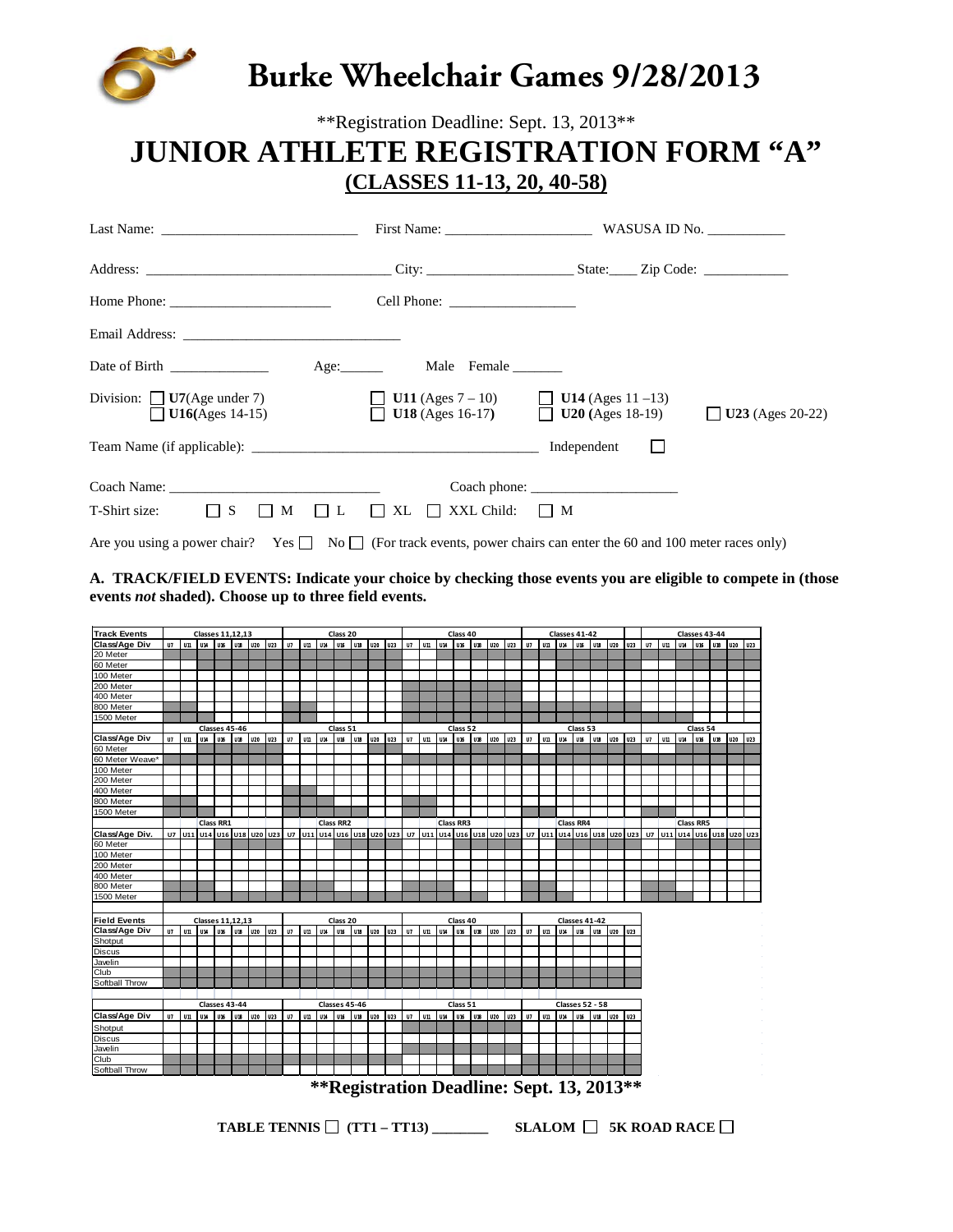

# **Burke Wheelchair Games 9/28/2013**

# **JUNIOR ATHLETE REGISTRATION FORM "B" (CLASSES 31-38 ONLY)**

|                                                                               |  | Coach phone: |                                                                                                                                     |
|-------------------------------------------------------------------------------|--|--------------|-------------------------------------------------------------------------------------------------------------------------------------|
| T-Shirt size: $\Box$ S $\Box$ M $\Box$ L $\Box$ XL $\Box$ XXL Child: $\Box$ M |  |              |                                                                                                                                     |
|                                                                               |  |              | Are you using a power chair? Yes $\Box$ No $\Box$ $\Box$ (For track events, power chairs can enter the 60 and 100 meter races only) |

**A. TRACK/FIELD EVENTS: Indicate your choice by checking those events you are eligible to compete in (those events** *not* **shaded). Choose up to three field events.**

| <b>Track Events</b>   |  | Class 31 |                          |                            |  | Class 32 |  |                                                       | Class 33<br>07 011 014 016 020 023 07 011 014 016 018 020 023 07 011 014 016 018 020 023 |  |  |          |  |                            |  |  |  | Class 34 |                            |  |                                           |  |  |  |  |  |  |  |
|-----------------------|--|----------|--------------------------|----------------------------|--|----------|--|-------------------------------------------------------|------------------------------------------------------------------------------------------|--|--|----------|--|----------------------------|--|--|--|----------|----------------------------|--|-------------------------------------------|--|--|--|--|--|--|--|
| Class/Age Div         |  |          |                          | U7 U11 U14 U16 U18 U20 U23 |  |          |  |                                                       |                                                                                          |  |  |          |  |                            |  |  |  |          |                            |  |                                           |  |  |  |  |  |  |  |
| 20 Meter Dash         |  |          |                          |                            |  |          |  |                                                       |                                                                                          |  |  |          |  |                            |  |  |  |          |                            |  |                                           |  |  |  |  |  |  |  |
| 60 Meter Dash         |  |          |                          |                            |  |          |  |                                                       |                                                                                          |  |  |          |  |                            |  |  |  |          |                            |  |                                           |  |  |  |  |  |  |  |
| 60 Meter Weave        |  |          |                          |                            |  |          |  |                                                       |                                                                                          |  |  |          |  |                            |  |  |  |          |                            |  |                                           |  |  |  |  |  |  |  |
| 100 Meter             |  |          |                          |                            |  |          |  |                                                       |                                                                                          |  |  |          |  |                            |  |  |  |          |                            |  |                                           |  |  |  |  |  |  |  |
| 200 Meter             |  |          |                          |                            |  |          |  |                                                       |                                                                                          |  |  |          |  |                            |  |  |  |          |                            |  |                                           |  |  |  |  |  |  |  |
| 400 Meter             |  |          |                          |                            |  |          |  |                                                       |                                                                                          |  |  |          |  |                            |  |  |  |          |                            |  |                                           |  |  |  |  |  |  |  |
| 800 Meter             |  |          |                          |                            |  |          |  |                                                       |                                                                                          |  |  |          |  |                            |  |  |  |          |                            |  |                                           |  |  |  |  |  |  |  |
| 1500 Meter            |  |          |                          |                            |  |          |  |                                                       |                                                                                          |  |  |          |  |                            |  |  |  |          |                            |  |                                           |  |  |  |  |  |  |  |
| 5000 meter            |  |          |                          |                            |  |          |  |                                                       |                                                                                          |  |  |          |  |                            |  |  |  |          |                            |  |                                           |  |  |  |  |  |  |  |
|                       |  |          | Class 35 (assist device) |                            |  | Class 35 |  |                                                       |                                                                                          |  |  | Class 36 |  |                            |  |  |  | Class 37 |                            |  |                                           |  |  |  |  |  |  |  |
| <b>Class/Age Div</b>  |  |          |                          | U7 U11 U14 U16 U18 U20 U23 |  |          |  | U7 U11 U14 U16 U18 U20 U23                            |                                                                                          |  |  |          |  | U7 U11 U14 U16 U18 U20 U23 |  |  |  |          | U7 U11 U14 U16 U18 U20 U23 |  | Class 38<br>U11 U14 U16 U18 U20 U23<br>U7 |  |  |  |  |  |  |  |
| 20 Meter Dash         |  |          |                          |                            |  |          |  |                                                       |                                                                                          |  |  |          |  |                            |  |  |  |          |                            |  |                                           |  |  |  |  |  |  |  |
| 60 Meter Dash         |  |          |                          |                            |  |          |  |                                                       |                                                                                          |  |  |          |  |                            |  |  |  |          |                            |  |                                           |  |  |  |  |  |  |  |
| 100 Meter             |  |          |                          |                            |  |          |  |                                                       |                                                                                          |  |  |          |  |                            |  |  |  |          |                            |  |                                           |  |  |  |  |  |  |  |
| 200 Meter             |  |          |                          |                            |  |          |  |                                                       |                                                                                          |  |  |          |  |                            |  |  |  |          |                            |  |                                           |  |  |  |  |  |  |  |
| 400 Meter             |  |          |                          |                            |  |          |  |                                                       |                                                                                          |  |  |          |  |                            |  |  |  |          |                            |  |                                           |  |  |  |  |  |  |  |
| 800 Meter             |  |          |                          |                            |  |          |  |                                                       |                                                                                          |  |  |          |  |                            |  |  |  |          |                            |  |                                           |  |  |  |  |  |  |  |
| 1500 Meter            |  |          |                          |                            |  |          |  |                                                       |                                                                                          |  |  |          |  |                            |  |  |  |          |                            |  |                                           |  |  |  |  |  |  |  |
| 5000 Meter            |  |          |                          |                            |  |          |  |                                                       |                                                                                          |  |  |          |  |                            |  |  |  |          |                            |  |                                           |  |  |  |  |  |  |  |
|                       |  |          |                          |                            |  |          |  |                                                       |                                                                                          |  |  |          |  |                            |  |  |  |          |                            |  |                                           |  |  |  |  |  |  |  |
| <b>Field Events</b>   |  | Class 31 |                          |                            |  | Class 32 |  |                                                       |                                                                                          |  |  | Class 33 |  |                            |  |  |  | Class 34 |                            |  |                                           |  |  |  |  |  |  |  |
| <b>Class/Age Div</b>  |  |          |                          | U7 U11 U14 U16 U18 U20 U23 |  |          |  | U7 U11 U14 U16 U18 U20 U23 U7 U11 U14 U16 U18 U20 U23 |                                                                                          |  |  |          |  |                            |  |  |  |          | U7 U11 U14 U16 U18 U20 U23 |  |                                           |  |  |  |  |  |  |  |
| Club Throw            |  |          |                          |                            |  |          |  |                                                       |                                                                                          |  |  |          |  |                            |  |  |  |          |                            |  |                                           |  |  |  |  |  |  |  |
| <b>Precision Toss</b> |  |          |                          |                            |  |          |  |                                                       |                                                                                          |  |  |          |  |                            |  |  |  |          |                            |  |                                           |  |  |  |  |  |  |  |
| <b>High Toss</b>      |  |          |                          |                            |  |          |  |                                                       |                                                                                          |  |  |          |  |                            |  |  |  |          |                            |  |                                           |  |  |  |  |  |  |  |
| Softball Throw        |  |          |                          |                            |  |          |  |                                                       |                                                                                          |  |  |          |  |                            |  |  |  |          |                            |  |                                           |  |  |  |  |  |  |  |
| Shotput               |  |          |                          |                            |  |          |  |                                                       |                                                                                          |  |  |          |  |                            |  |  |  |          |                            |  |                                           |  |  |  |  |  |  |  |
| <b>Discus</b>         |  |          |                          |                            |  |          |  |                                                       |                                                                                          |  |  |          |  |                            |  |  |  |          |                            |  |                                           |  |  |  |  |  |  |  |
| Javelin               |  |          |                          |                            |  |          |  |                                                       |                                                                                          |  |  |          |  |                            |  |  |  |          |                            |  |                                           |  |  |  |  |  |  |  |
| <b>Distance Kick</b>  |  |          |                          |                            |  |          |  |                                                       |                                                                                          |  |  |          |  |                            |  |  |  |          |                            |  |                                           |  |  |  |  |  |  |  |
| Medicine Ball Thrust  |  |          |                          |                            |  |          |  |                                                       |                                                                                          |  |  |          |  |                            |  |  |  |          |                            |  |                                           |  |  |  |  |  |  |  |
|                       |  |          |                          |                            |  |          |  |                                                       |                                                                                          |  |  |          |  |                            |  |  |  |          |                            |  |                                           |  |  |  |  |  |  |  |
|                       |  | Class 35 |                          |                            |  | Class 36 |  |                                                       |                                                                                          |  |  | Class 37 |  |                            |  |  |  | Class 38 |                            |  |                                           |  |  |  |  |  |  |  |
| Class/Age Div         |  |          |                          | U7 U11 U14 U16 U18 U20 U23 |  |          |  | U7 U11 U14 U16 U18 U20 U23                            |                                                                                          |  |  |          |  | U7 U11 U14 U16 U18 U20 U23 |  |  |  |          | U7 U11 U14 U16 U18 U20 U23 |  |                                           |  |  |  |  |  |  |  |
| Club Throw            |  |          |                          |                            |  |          |  |                                                       |                                                                                          |  |  |          |  |                            |  |  |  |          |                            |  |                                           |  |  |  |  |  |  |  |
| Shotput               |  |          |                          |                            |  |          |  |                                                       |                                                                                          |  |  |          |  |                            |  |  |  |          |                            |  |                                           |  |  |  |  |  |  |  |
| <b>Discus</b>         |  |          |                          |                            |  |          |  |                                                       |                                                                                          |  |  |          |  |                            |  |  |  |          |                            |  |                                           |  |  |  |  |  |  |  |
| Javelin               |  |          |                          |                            |  |          |  |                                                       |                                                                                          |  |  |          |  |                            |  |  |  |          |                            |  |                                           |  |  |  |  |  |  |  |
|                       |  |          |                          |                            |  |          |  |                                                       |                                                                                          |  |  |          |  |                            |  |  |  |          |                            |  |                                           |  |  |  |  |  |  |  |

**For questions on the registration forms, please contact Ralph Armento, Meet Director, at [ralph461@msn.com](mailto:ralph461@msn.com) or 732-422-9094.**